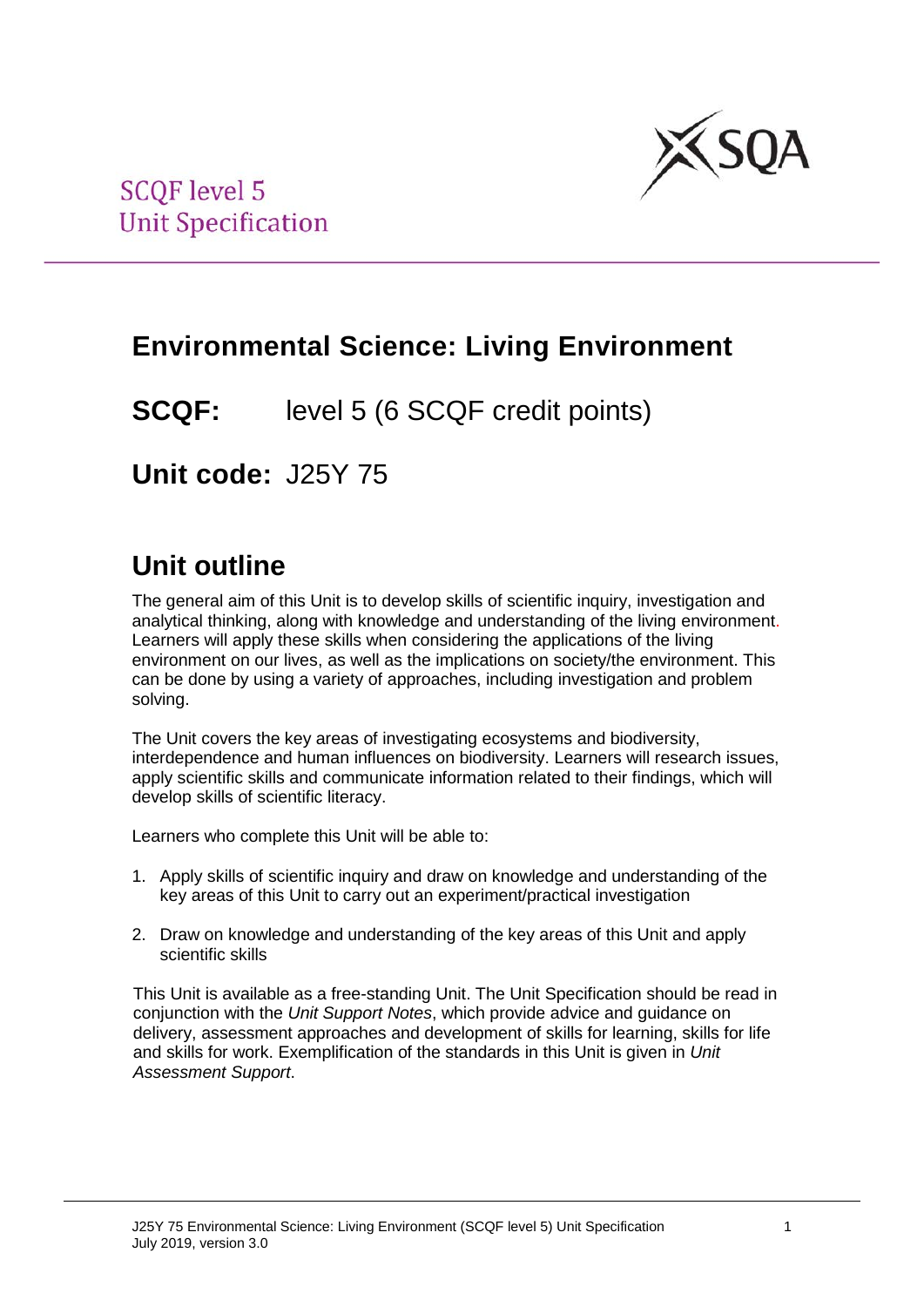### **Recommended entry**

Entry to this Unit is at the discretion of the centre. However, learners would normally be expected to have attained the skills, knowledge and understanding required by one or more of the following or equivalent qualifications and/or experience:

- ♦ National 4 Environmental Science Course or relevant component Units
- ♦ National 4 Geography Course or relevant component Units
- ♦ National 4 Science Course or relevant component Units

### **Equality and inclusion**

This Unit Specification has been designed to ensure that there are no unnecessary barriers to learning or assessment. The individual needs of learners should be taken into account when planning learning experiences, selecting assessment methods or considering alternative evidence. For further information, please refer to the *Unit Support Notes.*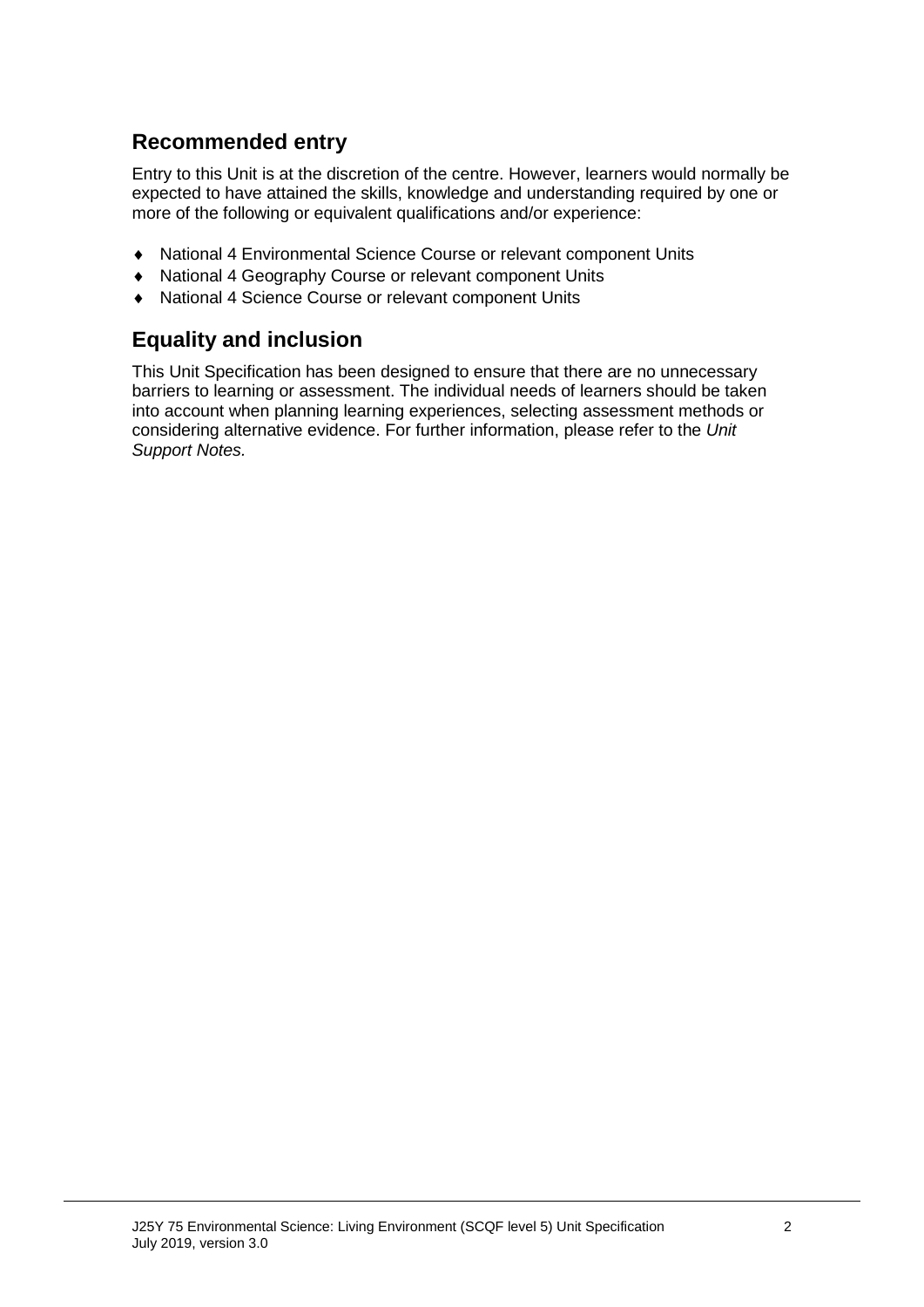# **Standards**

## **Outcomes and Assessment Standards**

### **Outcome 1**

The learner will:

- **1 Apply skills of scientific inquiry and draw on knowledge and understanding of the key areas of this Unit to carry out an experiment/practical investigation by:**
- 1.1 Planning an experiment/practical investigation
- 1.2 Following procedures safely
- 1.3 Making and recording observations/measurements correctly
- 1.4 Presenting results in an appropriate format
- 1.5 Drawing valid conclusions
- 1.6 Evaluating experimental procedures

### **Outcome 2**

The learner will:

- **2 Draw on knowledge and understanding of the key areas of this Unit and apply scientific skills by:**
- 2.1 Making accurate statements
- 2.2 Solving problems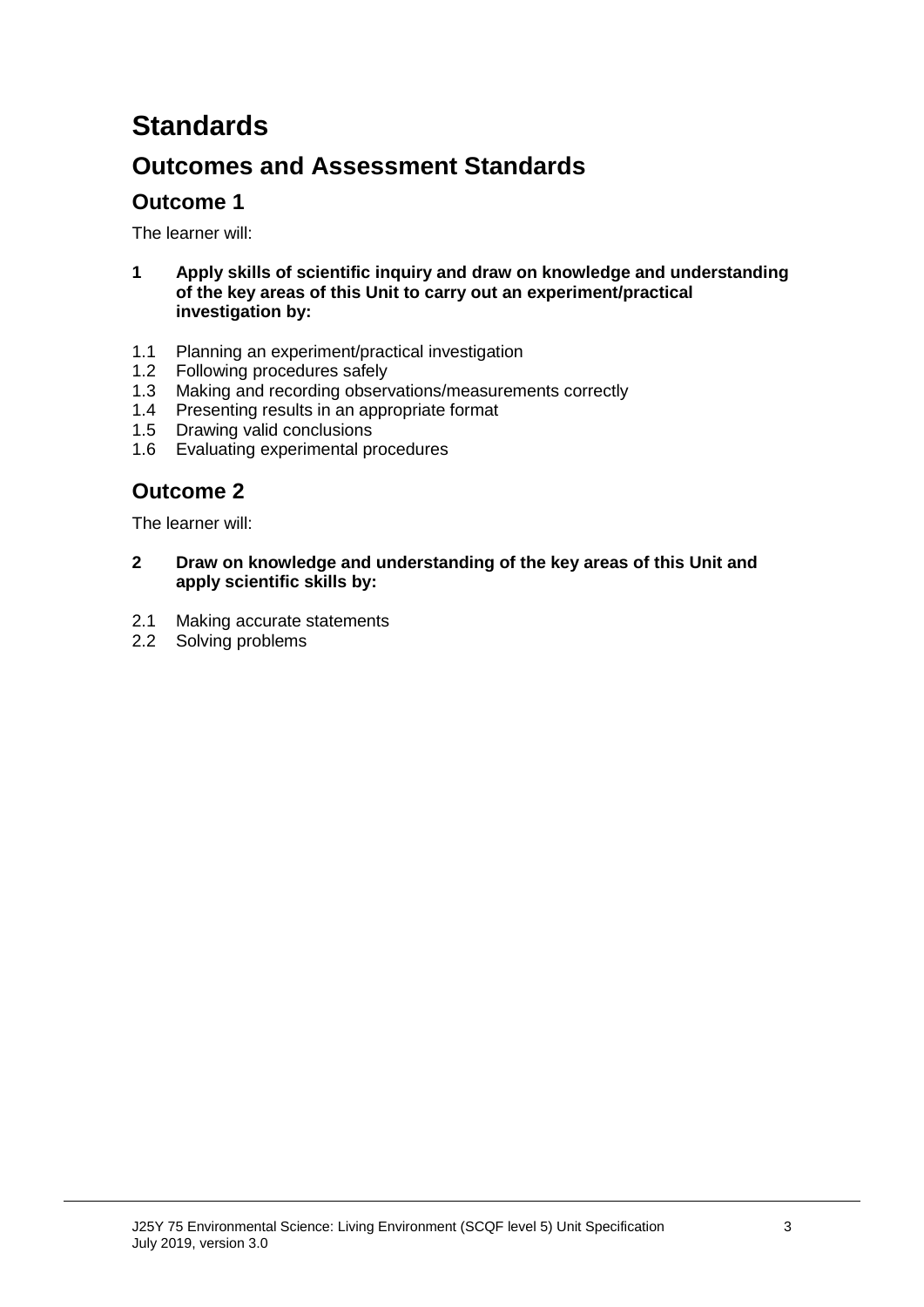## **Evidence Requirements for the Unit**

Assessors should use their professional judgement, subject knowledge and experience, and understanding of their learners, to determine the most appropriate ways to generate evidence and the conditions and contexts in which they are used.

The key areas covered in this Unit are: investigating ecosystems and biodiversity, interdependence and human influences on biodiversity.

| <b>Living Environment</b>                                                                   |                                                                                             |  |  |  |  |  |  |
|---------------------------------------------------------------------------------------------|---------------------------------------------------------------------------------------------|--|--|--|--|--|--|
|                                                                                             | 1 Investigating ecosystems and biodiversity                                                 |  |  |  |  |  |  |
| a. Ecological terms, to include habitat, community, biotic, abiotic, biodiversity, species, |                                                                                             |  |  |  |  |  |  |
|                                                                                             | population, adaptation and competition                                                      |  |  |  |  |  |  |
|                                                                                             | b. Biodiversity in the context of one aquatic and one terrestrial ecosystem of national     |  |  |  |  |  |  |
|                                                                                             | importance                                                                                  |  |  |  |  |  |  |
|                                                                                             | c. Quantitative techniques for sampling plants and animals, to include quadrats and pitfall |  |  |  |  |  |  |
|                                                                                             | traps                                                                                       |  |  |  |  |  |  |
|                                                                                             | d. The limitations of quantitative techniques and potential sources of error                |  |  |  |  |  |  |
|                                                                                             | e. Techniques to measure abiotic factors, to include light intensity, temperature, pH and   |  |  |  |  |  |  |
| soil moisture<br>f. The effect of abiotic factors on the distribution of organisms          |                                                                                             |  |  |  |  |  |  |
|                                                                                             | g. Identification of organisms, to include construction and use of paired-statement keys    |  |  |  |  |  |  |
|                                                                                             |                                                                                             |  |  |  |  |  |  |
|                                                                                             | 2 Interdependence                                                                           |  |  |  |  |  |  |
|                                                                                             | a. Food webs, to include carnivore, herbivore, omnivore, producer,                          |  |  |  |  |  |  |
|                                                                                             | primary/secondary/tertiary consumer, detritivore, decomposer and niche                      |  |  |  |  |  |  |
|                                                                                             | b. Factors affecting food webs including predation, disease, competition, natural and       |  |  |  |  |  |  |
|                                                                                             | human impacts                                                                               |  |  |  |  |  |  |
|                                                                                             | c. Energy flow through food webs and energy loss through movement, heat and                 |  |  |  |  |  |  |
|                                                                                             | undigested material                                                                         |  |  |  |  |  |  |
|                                                                                             | d. Simple word equations of photosynthesis and respiration and the interdependence          |  |  |  |  |  |  |
|                                                                                             | between plants and animals                                                                  |  |  |  |  |  |  |
|                                                                                             | e. Processes involved in the nitrogen cycle, to include nitrogen fixation, death/decay,     |  |  |  |  |  |  |
|                                                                                             | decomposers to include fungi and bacteria, nitrification and denitrification by bacteria,   |  |  |  |  |  |  |
|                                                                                             | absorption of nitrates by plants, feeding by animals                                        |  |  |  |  |  |  |
|                                                                                             | f. Processes involved in the biological carbon cycle, to include photosynthesis,            |  |  |  |  |  |  |
|                                                                                             | respiration, feeding, decomposition, formation and combustion of fossil fuels               |  |  |  |  |  |  |
|                                                                                             | 3 Human influences on biodiversity                                                          |  |  |  |  |  |  |
|                                                                                             | a. Human activities which have a positive or negative effect on ecosystems, with a focus    |  |  |  |  |  |  |
|                                                                                             | on species reduction or increase, extinction and loss of biodiversity                       |  |  |  |  |  |  |
|                                                                                             | b. The role of indicator species in environmental monitoring                                |  |  |  |  |  |  |
|                                                                                             | c. The impact of non-native species (any species introduced intentionally or accidentally   |  |  |  |  |  |  |
|                                                                                             | into a new community by human activity) on ecosystems. To include one named                 |  |  |  |  |  |  |
|                                                                                             | example                                                                                     |  |  |  |  |  |  |
|                                                                                             | d. Conflicts between land and/or water based activities and an environment of national      |  |  |  |  |  |  |
|                                                                                             | importance                                                                                  |  |  |  |  |  |  |
|                                                                                             | e. Relevant current national organisations to include the role of SEPA as environmental     |  |  |  |  |  |  |
|                                                                                             | regulator, the role of SNH as environmental educator and advisor, policies and              |  |  |  |  |  |  |
|                                                                                             | legislation for the protection of the environment, to include the Wildlife and Countryside  |  |  |  |  |  |  |
|                                                                                             | Act. The designation of Sites of Special Scientific Interest (SSSIS) under the Nature       |  |  |  |  |  |  |
|                                                                                             | Conservation (Scotland) Act 2004 as a nature conservation tool                              |  |  |  |  |  |  |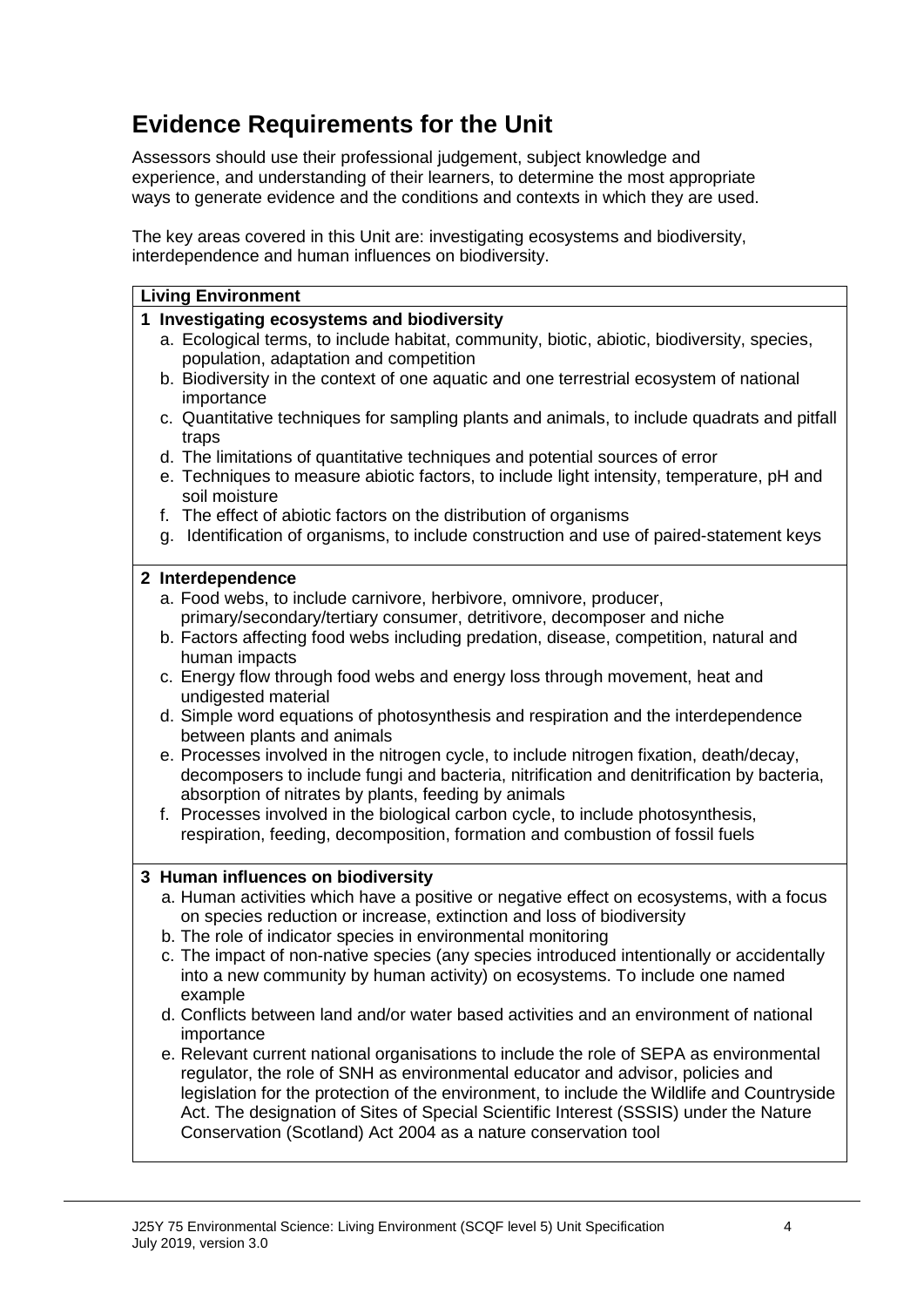Evidence can be drawn from a variety of sources and presented in a variety of formats. The table below describes the evidence for the Assessment Standards which require exemplification. Evidence may be presented for individual Outcomes or gathered for the Unit as a whole, through combining assessment holistically in a single activity. If the latter approach is used, it must be clear how the evidence covers each Outcome.

| <b>Assessment Standard</b>                                                             | <b>Evidence required</b>                                                                                        |  |  |  |  |
|----------------------------------------------------------------------------------------|-----------------------------------------------------------------------------------------------------------------|--|--|--|--|
| Planning an experiment                                                                 | The plan should include:                                                                                        |  |  |  |  |
|                                                                                        | an aim                                                                                                          |  |  |  |  |
|                                                                                        | a dependent and independent variable                                                                            |  |  |  |  |
|                                                                                        | key variables to be kept constant                                                                               |  |  |  |  |
|                                                                                        | measurements/observations to be made                                                                            |  |  |  |  |
|                                                                                        | the resources                                                                                                   |  |  |  |  |
|                                                                                        | the method including safety considerations                                                                      |  |  |  |  |
| Presenting results in an appropriate<br>format                                         | One format from: table, line graph, chart, key,<br>diagram, flow chart, summary or other appropriate<br>format. |  |  |  |  |
| Drawing a valid conclusion                                                             | Include reference to the aim.                                                                                   |  |  |  |  |
| Evaluating experimental procedures                                                     | Suggest an improvement with justification.                                                                      |  |  |  |  |
| Making accurate statements                                                             | At least half of the statements should be correct<br>across the key areas of this Unit.                         |  |  |  |  |
| Solving problems                                                                       | One of each:                                                                                                    |  |  |  |  |
|                                                                                        | make generalisation/prediction                                                                                  |  |  |  |  |
|                                                                                        | select information                                                                                              |  |  |  |  |
|                                                                                        | process information, including calculations, as<br>appropriate                                                  |  |  |  |  |
|                                                                                        | analyse information                                                                                             |  |  |  |  |
| Outcome 2: making accurate statements and solving problems may be combined into one    |                                                                                                                 |  |  |  |  |
| holistic assessment, with marks allocated to each question. In this case, to achieve   |                                                                                                                 |  |  |  |  |
| Outcome 2 the candidate must achieve at least 50% of the marks available in the set of |                                                                                                                 |  |  |  |  |
| questions.                                                                             |                                                                                                                 |  |  |  |  |

Outcome 1: Candidates must achieve at least five out of the six Assessment Standards to achieve a pass.

#### **Transfer of Evidence**

Evidence for the achievement of Outcome 1 for this Unit can be used as evidence for the achievement of Outcome 1 in the Units H24R 75 *Environmental Science: Earths Resources* and H24S 75 *Environmental Science: Sustainability*.

Where Assessment Standard 2.2 is being assessed separately from Assessment Standard 2.1, evidence of achievement of Assessment Standard 2.2 for this Unit can be used as evidence of achievement of Assessment Standard 2.2 in the Units H24R 75 *Environmental Science: Earths Resources* and H24S 75 *Environmental Science: Sustainability*.

**Note:** this does not apply when Outcome 2 is being assessed holistically.

As Assessment Standard 2.1 (Making accurate statements) relates specifically to the key areas of each Unit, evidence is **not transferable** between the Units for this Assessment Standard.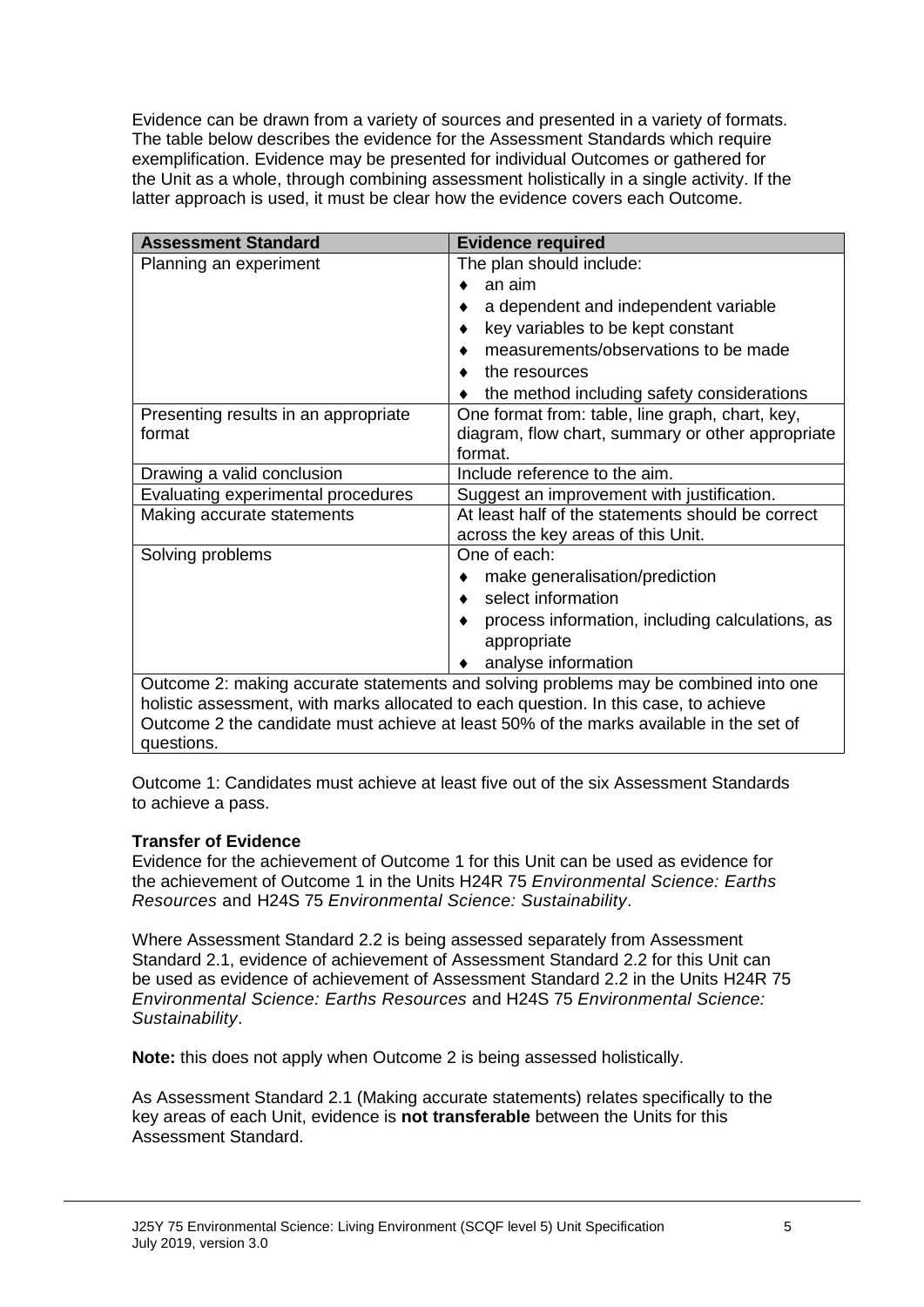Exemplification of assessment is provided in *Unit Assessment Support*. Advice and guidance on possible approaches to assessment is provided in the *Unit Support Notes*.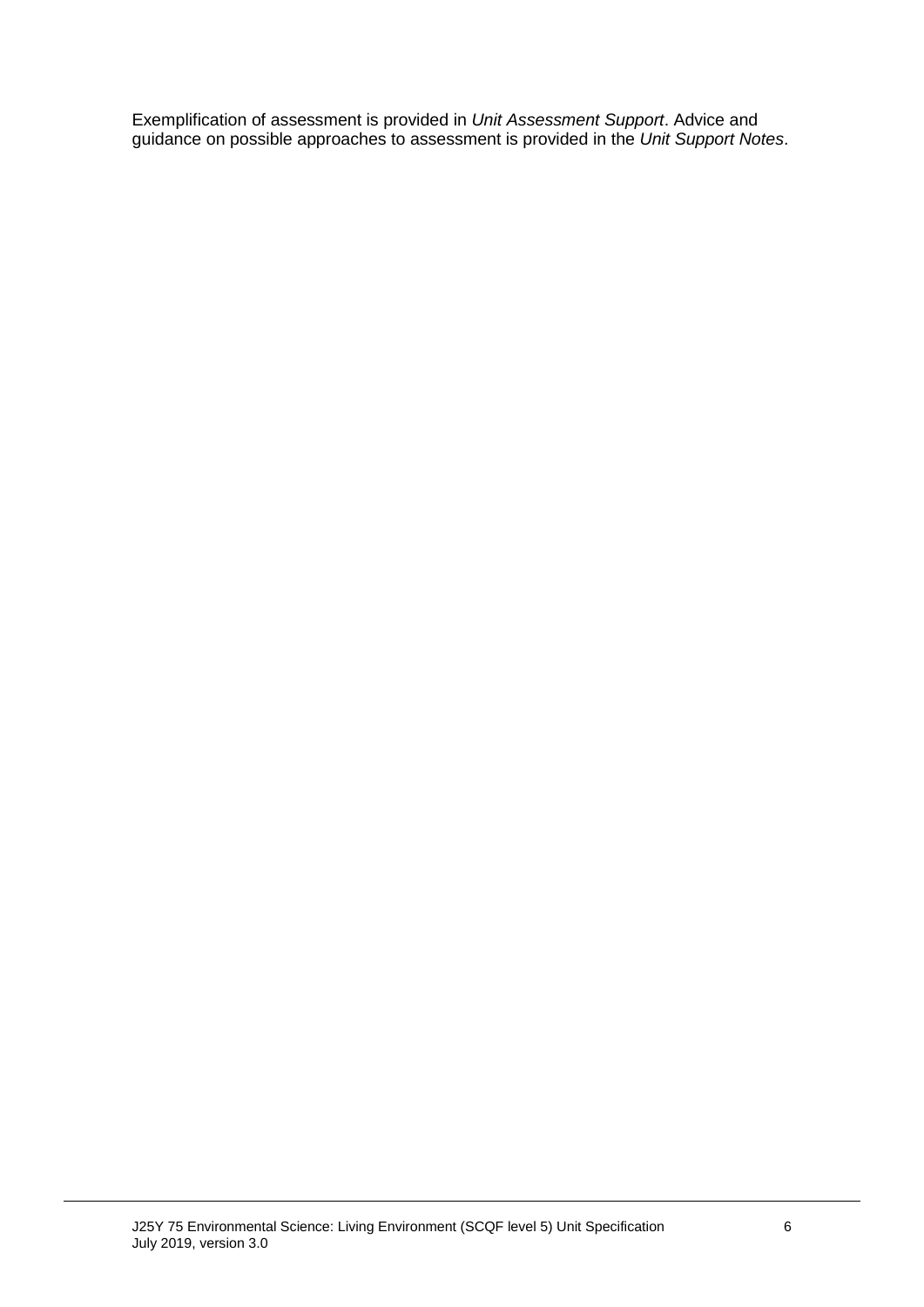## **Assessment Standard Thresholds**

#### Outcome 1

Candidates are no longer required to show full mastery of the Assessment Standards to achieve Outcome 1. Instead, five out of the six Assessment Standards for Outcome 1 must be met to achieve a pass.

There is still the requirement for candidates to be given the opportunity to meet all Assessment Standards. The above threshold has been put in place to reduce the volume of re-assessment where that is required.

#### Re-assessment

Candidates may be given the opportunity to re-draft their original Outcome 1 report or to carry out a new experiment/practical investigation.

Outcome 2

Assessment Standards 2.1 and 2.2

Assessment Standards 2.1 (making accurate statements) and 2.2 (solving problems) are no longer required to be passed independently. Assessment Standards 2.1 and 2.2 can now be assessed by means of a single assessment for each Unit.

Centres have two possible options when assessing Outcome 2 (AS 2.1 and 2.2).

Option 1: Single assessment

Candidates can be assessed by means of a single test that contains marks and a cutoff score. A suitable Unit assessment will cover all of the key areas (AS 2.1) and assess each of the problem solving skills (AS 2.2).

Where a candidate achieves 50% or more of the total marks available in a single Unit assessment they will pass Outcome 2 for that Unit. Existing Unit assessment support packs can be used. Guidance on the use of each pack is noted below.

#### **(a) Unit assessment support pack 1 (Unit-by-Unit approach)**

As these packages contain questions on all of the key areas (AS 2.1) and questions covering each of the problem solving skills (AS 2.2), Unit assessment support pack 1 **is suitable** for use as a single assessment for its associated Unit.

The number of marks available for each question should be combined to give the total number of marks available. A cut-off score of 50% should be applied to each of these Unit assessments.

The table below gives a total mark for the Unit assessment support pack, using the assessment grid in the packs to allocate marks to questions.

Where a centre is using Unit assessment support pack 1 they should apply the cut-off scores shown in the following table: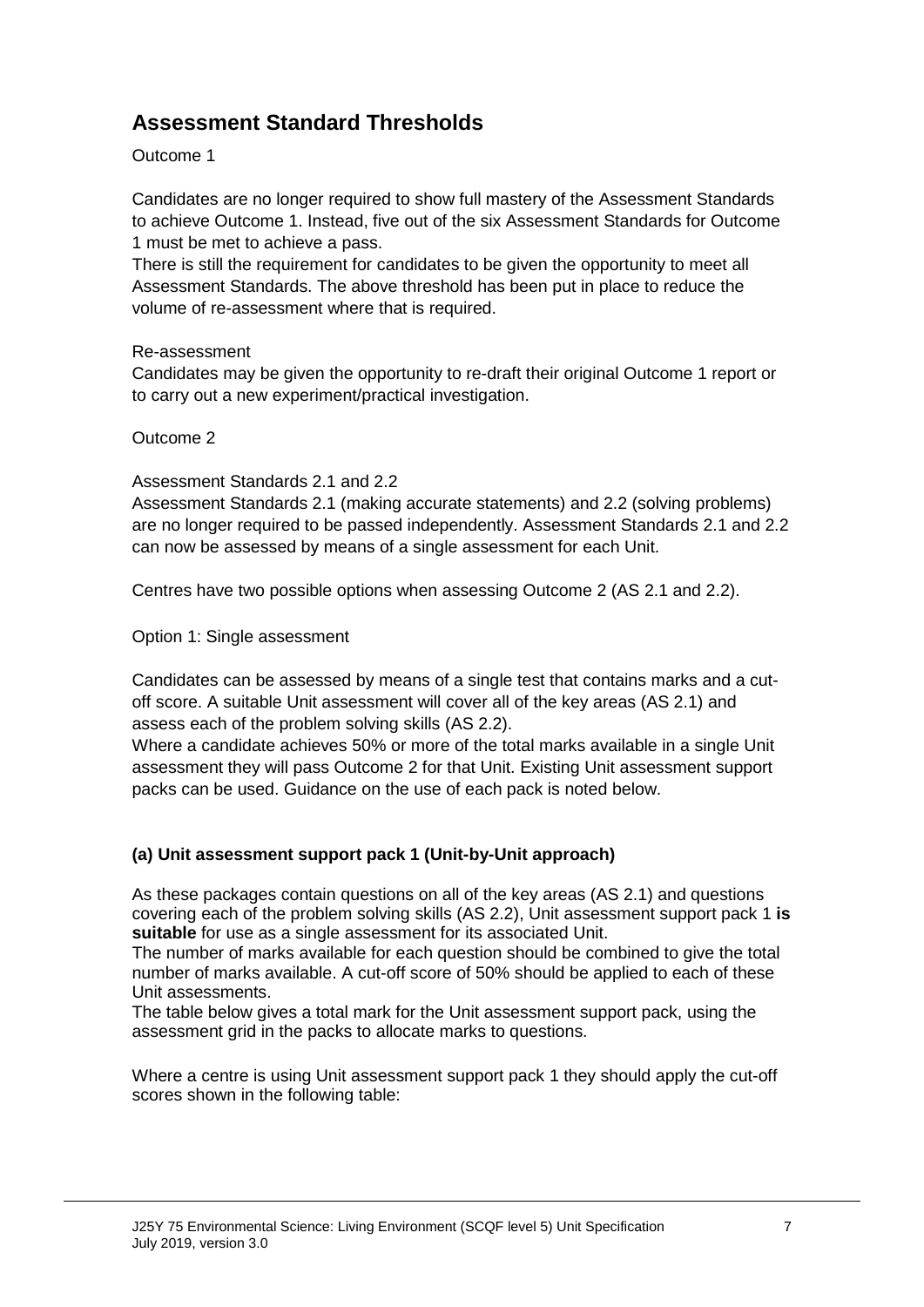| Unit assessment<br>support pack 1                                                     | <b>Total number of</b><br>marks available<br>$(AS 2.1 + AS 2.2)$ | <b>Cut-off score</b> |
|---------------------------------------------------------------------------------------|------------------------------------------------------------------|----------------------|
| <b>H24P75</b><br><b>Environmental</b><br><b>Science: Living</b><br><b>Environment</b> | 22                                                               | 11/22                |

Centres may wish to supplement the existing questions in the Unit assessment support packs with additional questions, so that the sampling of each Unit is increased, the tests are out of the same total mark and that total is an even number so that the cut-off is actually 50%. Where centres are adding additional questions, care should be taken that these questions are of an appropriate standard for Unit assessment and are not 'A grade' type questions.

#### **(b) Unit assessment support pack 2 (combined approach)**

As these packages contain questions covering only Assessment Standard 2.1 they are **not suitable** for use as a single assessment for their associated Units.

If a centre wishes to use Unit assessment support packs 2 as a single Unit assessment, questions covering each of the four problem solving skills would need to be added. A **minimum of 1 mark per problem solving skill per Unit** would be acceptable.

The following table indicates the total number of marks available for the key areas (AS 2.1) in the Unit assessment, using the assessment grid in the Unit assessment support pack to allocate marks to questions.

These marks should be combined with the marks added to assess the problem solving skills (AS 2.2) before the 50% cut-off score is applied.

| Unit assessment support<br>pack 2                           | <b>Total number of</b><br>marks available<br>(AS 2.1) |
|-------------------------------------------------------------|-------------------------------------------------------|
| H24P 75 Environmental<br><b>Science: Living Environment</b> | 21                                                    |

As with the Unit-by-Unit approach, centres may wish to supplement the existing questions in the Unit assessment support packs with additional questions, so that the sampling of each Unit is increased, the tests are out of the same total mark and that total is an even number so that the cut-off is actually 50%. Where centres are adding additional questions, care should be taken that these questions are of an appropriate standard for Unit assessment and are not 'A grade' type questions.

#### **Option 2: Assessment**

Centres can continue to use the Unit assessment support packs from SQA's secure site or their own centre devised assessments following the guidance in the Unit assessment support packs.

If this option is chosen, 50% or more of the KU statements (AS 2.1) made by candidates must be correct in the Unit assessment and at least one correct response for each problem solving skill (AS 2.2) is required to pass Outcome 2. However, if a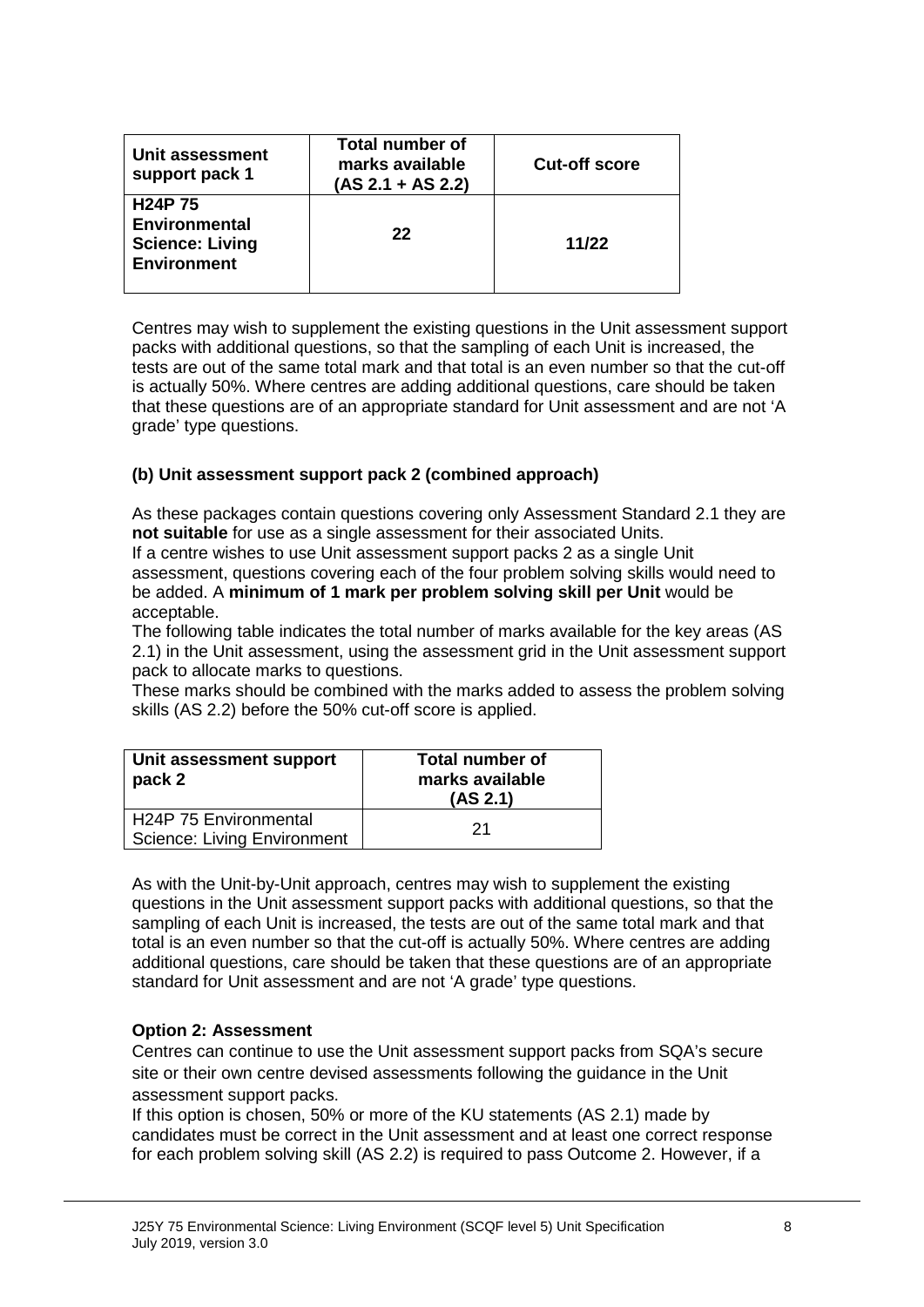candidate is given more than one opportunity in a Unit assessment to provide a response for a problem solving skill, then they must answer 50% or more correctly.

#### **Re-assessment**

SQA's guidance on re-assessment is that there should be one or, in exceptional circumstances, two re-assessment opportunities. Re-assessment should be carried out under the same conditions as the original assessment. It is at a centre's discretion as to how they re-assess their candidates. Candidates may be given a full re-assessment opportunity, or be re-assessed on individual key areas and/or problem solving skills. Regardless of which KU option is chosen, candidates must achieve 50% or more of each re-assessment opportunity.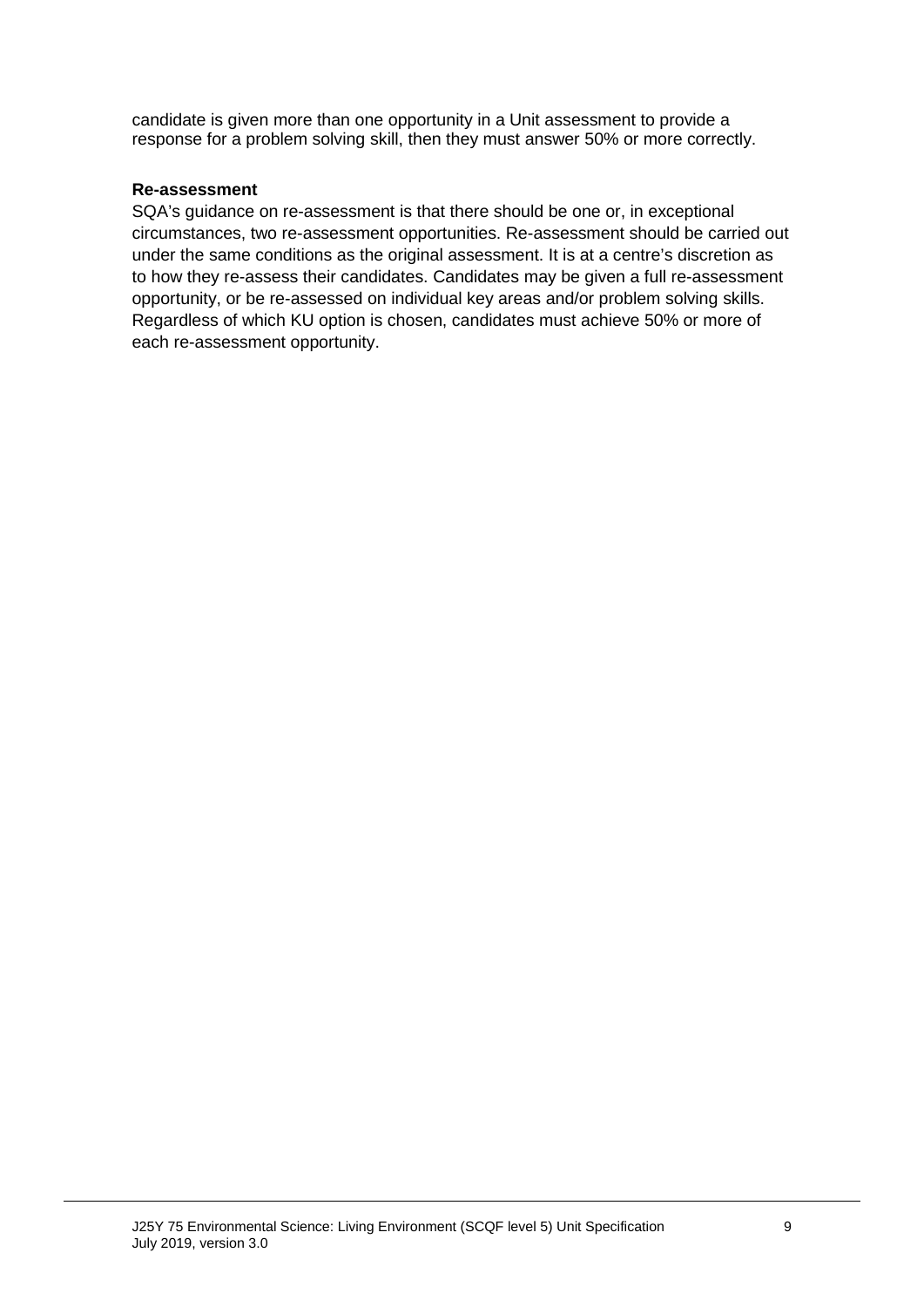## **Development of skills for learning, skills for life and skills for work**

It is expected that learners will develop broad, generic skills through this Unit. The skills that learners will be expected to improve on and develop through the Unit are based on SQA's *Skills Framework: Skills for Learning, Skills for Life and Skills for Work* and drawn from the main skills areas listed below. These must be built into the Unit where there are appropriate opportunities.

#### **2 Numeracy**

- 2.1 Number processes<br>2.2 Money, time and m
- Money, time and measurement
- 2.3 Information handling

#### **4 Employability, enterprise and citizenship**

4.6 Citizenship

#### **5 Thinking skills**

- 5.3 Applying
- 5.4 Analysing and evaluating

Amplification of these is given in SQA's *Skills Framework: Skills for Learning, Skills for Life and Skills for Work.* The level of these skills should be at the same SCQF level of the Unit and be consistent with the SCQF level descriptor. Further information on building in skills for learning, skills for life and skills for work is given in the *Unit Support Notes.*